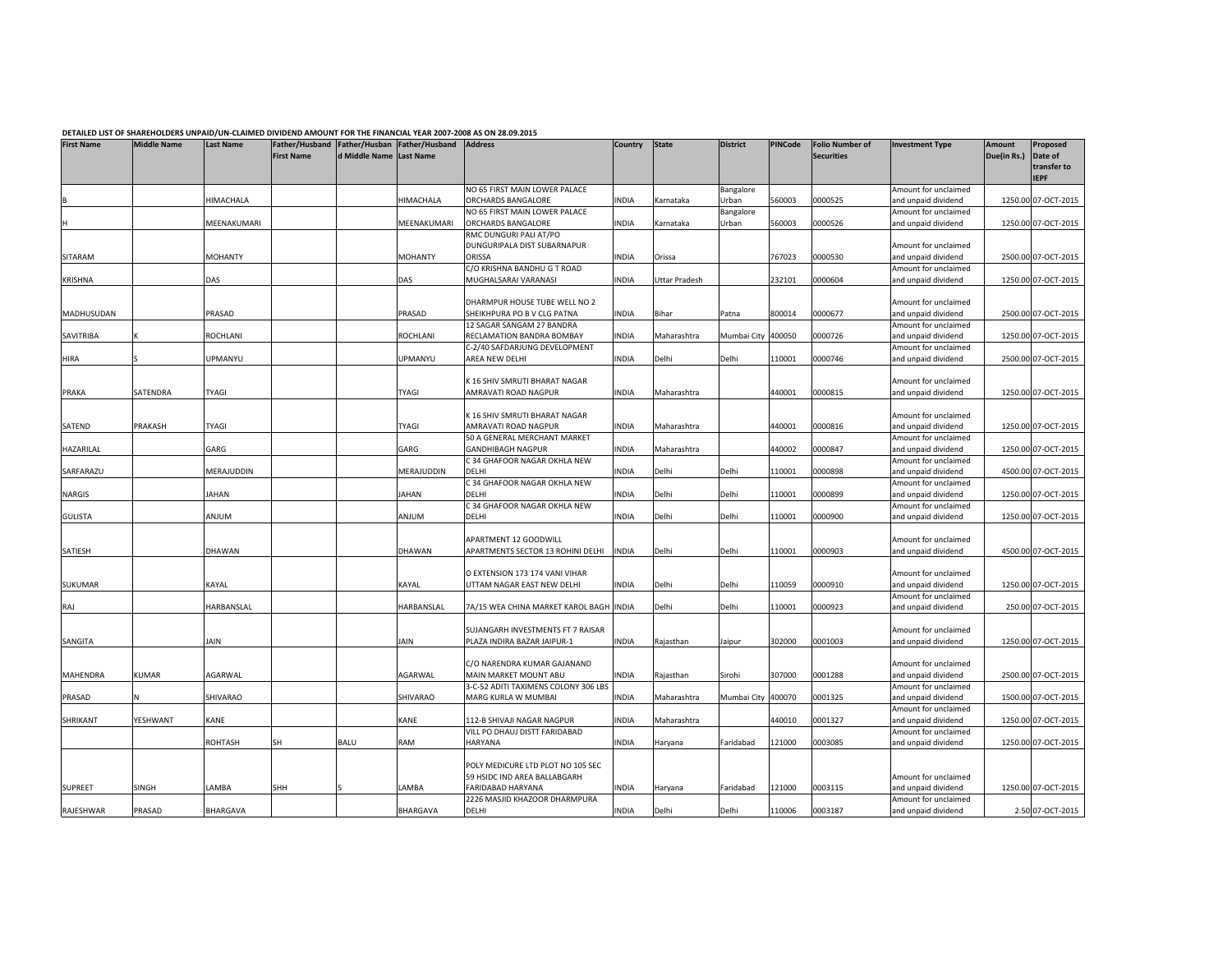|                 |               |                 |                 |             |                 | 2226 MASJID KHAZOOR DHARMPURA        |              |                    |                    |        |                  | Amount for unclaimed |                     |
|-----------------|---------------|-----------------|-----------------|-------------|-----------------|--------------------------------------|--------------|--------------------|--------------------|--------|------------------|----------------------|---------------------|
| MANJU           |               | <b>BHARGAVA</b> |                 |             | BHARGAVA        | DELHI                                | INDIA        | Delhi              | Delhi              | 110006 | 0003188          | and unpaid dividend  | 2.50 07-OCT-2015    |
|                 |               |                 | SHMOTIRAM       |             |                 | A 1/108 SAFDARJUNG ENCLAVE NEW       |              |                    |                    |        |                  | Amount for unclaimed |                     |
| SANTOSH         | <b>KUMAR</b>  | <b>AIN</b>      | JAIN            | LAND        | LORD            | DELHI                                | INDIA        | Delhi              | Delhi              | 110029 | 0003217          | and unpaid dividend  | 5.00 07-OCT-2015    |
|                 |               |                 |                 |             |                 |                                      |              |                    |                    |        |                  | Amount for unclaimed |                     |
| PREM            | PRAKASH       | BHATIA          |                 |             | <b>BHATIA</b>   | MIG- 373 AVAS VIKAS HARIDWAR         | INDIA        | Uttarakhand        | Tehri              | 249407 | 1201130000205534 | and unpaid dividend  | 250.00 07-OCT-2015  |
|                 |               |                 |                 |             |                 | GURUDEV JEWELLERS NAWA PARA          |              |                    |                    |        |                  | Amount for unclaimed |                     |
| ALPANA          |               | BOTHRA          | MRRAJIV         |             | BOTHRA          | RAJIM RAIPUR                         | INDIA        | Chhattisgarh       | Dhamtari           | 493881 | 1201180200010441 | and unpaid dividend  | 250.00 07-OCT-2015  |
|                 |               |                 |                 |             |                 |                                      |              |                    |                    |        |                  |                      |                     |
|                 |               |                 |                 |             |                 | FF-9 ELEDECO BASERA PLASH NEW        |              |                    |                    |        |                  | Amount for unclaimed |                     |
| KIRAN           |               | AGARWAL         |                 |             | AGARWAL         | HYDERABAD LUCKNOW LUCKNOW            | INDIA        | Jttar Pradesh      | ucknow.            | 226000 | 1201320000199475 | and unpaid dividend  | 500.00 07-OCT-2015  |
|                 |               |                 |                 |             |                 | L-702 PARIWAR APPARTMENT             |              |                    |                    |        |                  | Amount for unclaimed |                     |
| VINODKUMAR      | RAMNIWAS      | KHANDELWAL      |                 |             | RAMNIWAS        | CORPORATION COLONY NAGPUR            | INDIA        | Maharashtra        |                    | 440033 | 1201750100087496 | and unpaid dividend  | 1250.00 07-OCT-2015 |
|                 |               |                 |                 |             |                 |                                      |              |                    |                    |        |                  |                      |                     |
|                 |               |                 |                 |             |                 | 34, FIRST FLOOR, 2ND CROSS PURA      |              |                    | Bangalore          |        |                  | Amount for unclaimed |                     |
| <b>DIPAK</b>    | VINOD         | RUNWAL          |                 |             | VINOD           | POST, CHENNASADRA, BANGALORE         | INDIA        | Karnataka          | Urban              | 560068 | 1202000000097318 | and unpaid dividend  | 12.50 07-OCT-2015   |
|                 |               |                 |                 |             |                 |                                      |              |                    |                    |        |                  |                      |                     |
|                 |               |                 |                 |             |                 | 5/509, SAHAJIVAN SOCIETY, JAMNER     |              |                    |                    |        |                  | Amount for unclaimed |                     |
| SANJIV          | <b>RAMDAS</b> | MAHAJAN         |                 |             | <b>RAMDAS</b>   | ROAD, BHUSAWAL, BHUSAWAL             | INDIA        | Maharashtra        |                    | 425201 | 1202000000120817 | and unpaid dividend  | 250.00 07-OCT-2015  |
|                 |               |                 |                 |             |                 | AM/44 GROUND FLOOR BASANTI           |              |                    |                    |        |                  | Amount for unclaimed |                     |
| MANOJ           | KUMAR         | KEDIA           |                 |             | KEDIA           | COLONY ROURKELA                      | INDIA        | Orissa             |                    | 769012 | 1202000000128835 | and unpaid dividend  | 500.00 07-OCT-2015  |
|                 |               |                 |                 |             |                 |                                      |              |                    |                    |        |                  | Amount for unclaimed |                     |
| RAJESH          | KUNDANMAL     | SANGHVI         |                 |             | SANGHVI         | 10. LUCKMUDOSS STREET CHENNAI        | <b>NDIA</b>  | <b>Tamil Nadu</b>  | Chennai            | 600003 | 1202300000023008 | and unpaid dividend  | 250.00 07-OCT-2015  |
|                 |               |                 |                 |             |                 | H.NO.1-6-70 SIRCILLA ROAD            |              |                    |                    |        |                  | Amount for unclaimed |                     |
|                 |               | RAVINDER        |                 |             | RAVINDER        | KAMAREDDY                            | <b>NDIA</b>  | Andhra Pradesh     | Nizamabad          | 503111 | 1202330300031372 | and unpaid dividend  | 500.00 07-OCT-2015  |
|                 |               |                 |                 |             |                 | KADAVI HOUSE NEAR OLD PETROL PUMP    |              |                    |                    |        |                  | Amount for unclaimed |                     |
| EMILY           |               |                 | <b>ANTONY</b>   |             |                 | KODAKARA P O THRISSUR                | INDIA        | Kerala             | Thrissur           | 680684 | 1202390000037249 | and unpaid dividend  | 125.00 07-OCT-2015  |
|                 |               |                 |                 |             |                 | 502. 5TH FLR PALM GROVE S C          |              |                    |                    |        |                  |                      |                     |
|                 |               |                 |                 |             |                 | CHATTERJI MARG SANTACRUZ (W)         |              |                    |                    |        |                  | Amount for unclaimed |                     |
| HEMANT          |               | SHAH            |                 |             | SHAH            | <b>MUMBAI</b>                        | <b>NDIA</b>  | Maharashtra        |                    |        | 1202890000093987 | and unpaid dividend  |                     |
|                 |               |                 |                 |             |                 |                                      |              |                    | Mumbai City 400054 |        |                  |                      | 2.50 07-OCT-2015    |
|                 |               |                 |                 |             |                 |                                      |              |                    |                    |        |                  | Amount for unclaimed |                     |
| SUBHASH         |               | <b>GUPTA</b>    | КC              |             | <b>GUPTA</b>    | 4/148 LALITA PARK LAXMI NAGAR DELHI  | <b>INDIA</b> | Delhi              | Delhi              | 110092 | 1203800000001123 | and unpaid dividend  | 20.00 07-OCT-2015   |
|                 |               |                 |                 |             |                 |                                      |              |                    |                    |        |                  | Amount for unclaimed |                     |
| ABHA            |               | <b>GUPTA</b>    | SUBHASH         |             | <b>GUPTA</b>    | 4/148 LALITA PARK LAXMI NAGAR DELHI  | INDIA        | Delhi              | Delhi              | 110092 | 1203800000001138 | and unpaid dividend  | 2.50 07-OCT-2015    |
|                 |               |                 |                 |             |                 |                                      |              |                    |                    |        |                  | Amount for unclaimed |                     |
| CHIRAG          |               | <b>GUPTA</b>    | <b>SUBHASH</b>  |             | <b>GUPTA</b>    | 4 /148 LALITA PARK LAXMI NAGAR DELHI | <b>INDIA</b> | Delhi              | Delhi              | 110092 | 1203800000001195 | and unpaid dividend  | 5.00 07-OCT-2015    |
|                 |               |                 |                 |             |                 | C/O NARKE NIWAS VYANKATESH NAGAR     |              |                    |                    |        |                  | Amount for unclaimed |                     |
| MEERA           | RAMRAO        | SIRSAT          |                 |             | SIRSAT          | AMBAJOGAI ROAD LATUR                 | <b>NDIA</b>  | Maharashtra        |                    | 413512 | 1203950000007085 | and unpaid dividend  | 250.00 07-OCT-2015  |
|                 |               |                 |                 |             |                 | T-4 GULMOHAR APARTMENT SATRASTA      |              |                    |                    |        |                  | Amount for unclaimed |                     |
| PURUSHOTTAM     | NARAYANRAO    | KARAD           |                 |             | KARAD           | SOLAPUR                              | <b>NDIA</b>  | Maharashtra        |                    | 413001 | 1203950000009819 | and unpaid dividend  | 250.00 07-OCT-2015  |
| <b>MAHENDRA</b> |               |                 |                 |             |                 | 596 ABHINANDAN MARKET RING ROAD      |              |                    |                    |        |                  | Amount for unclaimed |                     |
| PHOOLCHAND      | CHAPLOT       | HUF             |                 |             | HUF             | SURAT                                | INDIA        | Gujarat            | Surat              | 395002 | 1204150000026198 | and unpaid dividend  | 1250.00 07-OCT-2015 |
|                 |               |                 |                 |             |                 | 339 A POCKET E LIG FLAT GTB ENCLAVE  |              |                    |                    |        |                  | Amount for unclaimed |                     |
| <b>JAIKUMAR</b> | SHARMA        | SHARMA          | <b>SH</b>       | CHITYRAKOOT | SHARMA          | DELHI                                | INDIA        | Delhi              | Delhi              | 110093 | 1302800000000411 | and unpaid dividend  | 2.50 07-OCT-2015    |
|                 |               |                 |                 |             |                 |                                      |              |                    |                    |        |                  |                      |                     |
|                 |               |                 |                 |             |                 | 19/1, GROUND FLOOR PARK ROAD, 12TH   |              |                    |                    |        |                  |                      |                     |
|                 |               |                 |                 |             |                 | CROSS, OFF CMH ROAD INDRA NAGAR,     |              |                    |                    |        |                  | Amount for unclaimed |                     |
|                 |               | TALWAR          | KUNDANLAL       |             | TALWAR          | <b>1ST STAGE BANGALORE</b>           |              |                    | Bangalore          | 560038 | IN30018311186603 |                      | 1250.00 07-OCT-2015 |
| M               |               |                 |                 |             |                 |                                      | INDIA        | Karnataka          | Urban              |        |                  | and unpaid dividend  |                     |
|                 |               |                 |                 |             |                 | FLAT NO.178, BHARAT APTTS., SECTOR-  |              |                    |                    |        |                  | Amount for unclaimed |                     |
| <b>BIMLA</b>    |               | <b>GULATI</b>   | LATESH          | HAKUMAT     | RAI             | 13, ROHINI, DELHI                    | INDIA        | Delhi              | Delhi              | 110085 | N30020610056452  | and unpaid dividend  | 2.50 07-OCT-2015    |
|                 |               |                 |                 |             |                 | 4/940 JAFFAR NAWAZ SAHARANPUR        |              |                    |                    |        |                  | Amount for unclaimed |                     |
| SHAKTI          | <b>KUMAR</b>  | MITTAL          | <b>GURBAKSH</b> |             | RAI             | SAHARANPUR                           | INDIA        | <b>Uttarakhand</b> | Saharanpur         | 247001 | N30021412238574  | and unpaid dividend  | 2.50 07-OCT-2015    |
|                 |               |                 |                 |             |                 | SREENILAYAM 325 P O AROOR            |              |                    |                    |        |                  | Amount for unclaimed |                     |
| SUJITH          |               | <b>KUMAR</b>    | BHASKARAN       |             | <b>ADIYODI</b>  | KOZHIKODE KERALA                     | INDIA        | Kerala             |                    | 673507 | IN30021413229603 | and unpaid dividend  | 87.50 07-OCT-2015   |
|                 |               |                 |                 |             |                 |                                      |              |                    |                    |        |                  |                      |                     |
|                 |               |                 |                 |             |                 | SURYA PRABHA HOSPITAL ROAD NEAR R    |              |                    |                    |        |                  | Amount for unclaimed |                     |
| VALSALA         |               |                 |                 |             | RAVEENDRAN      | V SCHOOL TRIPUNITHURA KERALA         | INDIA        | Kerala             | Kottayam           | 682301 | IN30023910736089 | and unpaid dividend  | 2.50 07-OCT-2015    |
|                 |               |                 |                 |             |                 | B/379 NANDINI PARK SOC OPP HDFC      |              |                    |                    |        |                  | Amount for unclaimed |                     |
| CHHAYA          | ATULBHAI      | SHAH            |                 |             | <b>ATULBHAI</b> | <b>BANK LINK ROAD BHARUCH</b>        | INDIA        | Gujarat            | Bharuch            | 392001 | IN30047643388849 | and unpaid dividend  | 250.00 07-OCT-2015  |